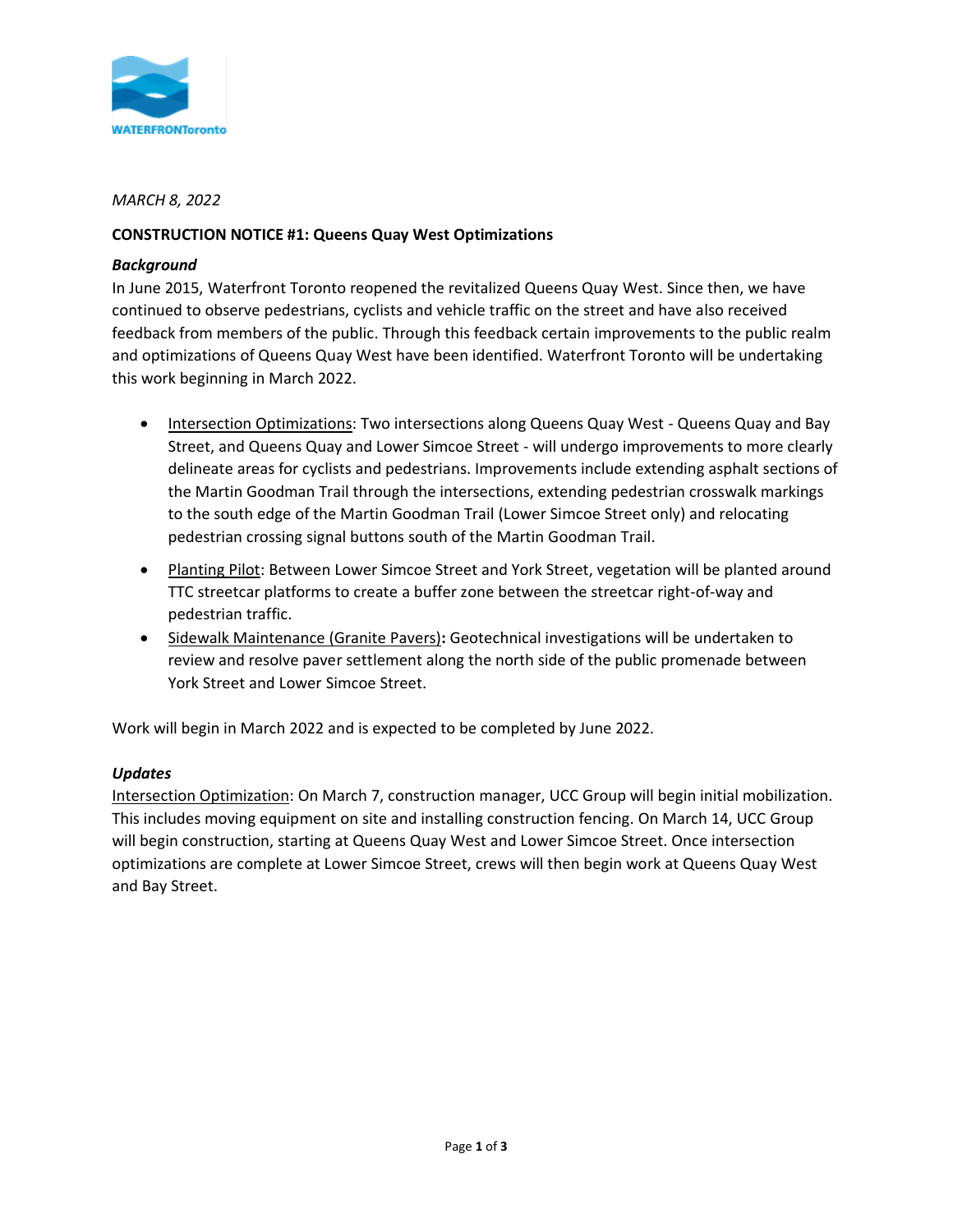



*Construction areas for intersection optimizations, at Queens Quay West and Lower Simcoe Street.*



*Construction areas for intersection optimizations, at Queens Quay West and Bay Street.*